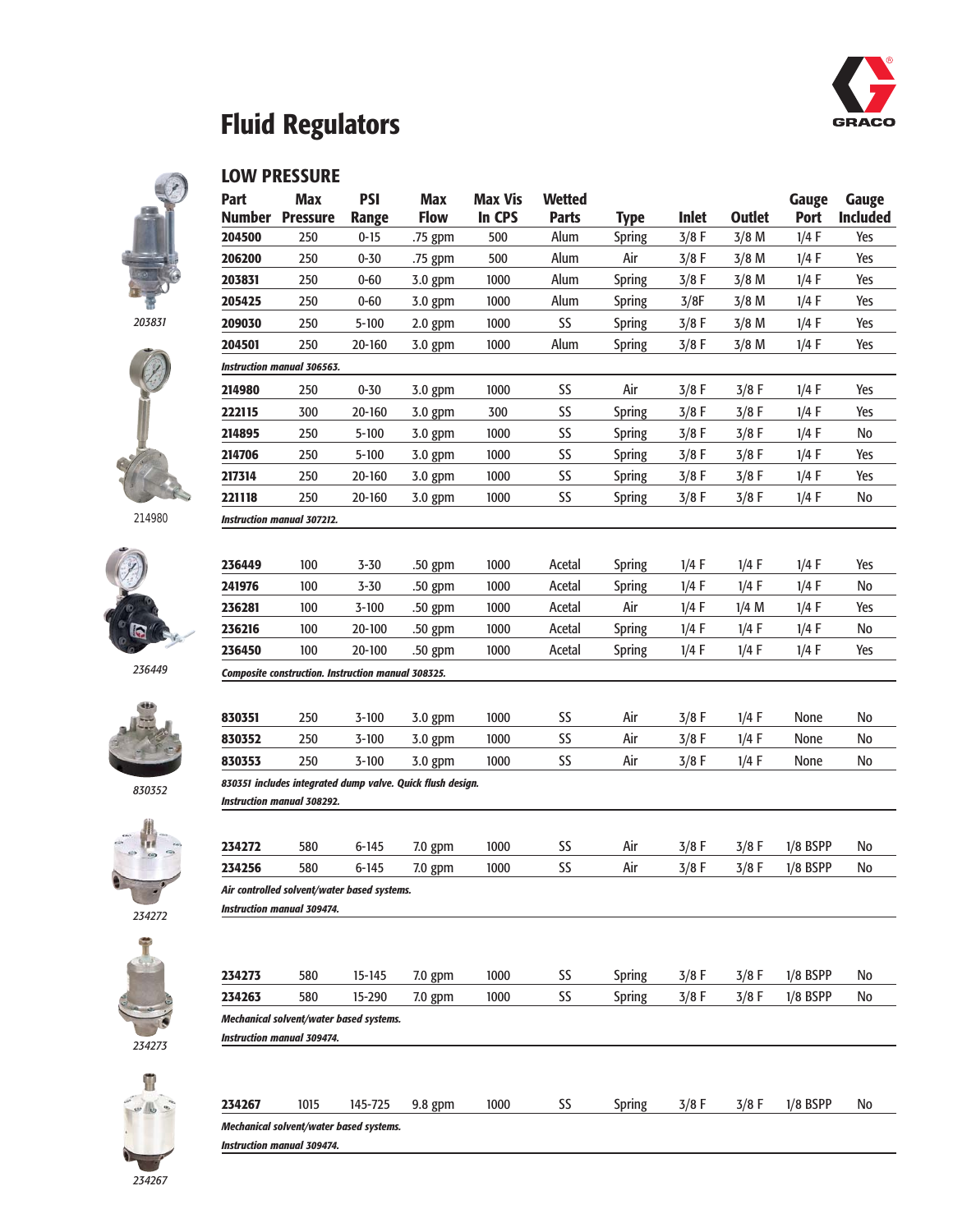# **Fluid Regulators**

### **HIGH PRESSURE**

| Part                       | <b>Max</b>                                                      | <b>PSI</b>   | <b>Max</b>  | <b>Max Vis</b> | <b>Wetted</b> |               |         |               | Gauge                    | <b>Gauge</b>    |
|----------------------------|-----------------------------------------------------------------|--------------|-------------|----------------|---------------|---------------|---------|---------------|--------------------------|-----------------|
| Number                     | <b>Pressure</b>                                                 | <b>Range</b> | <b>Flow</b> | In CPS         | <b>Parts</b>  | <b>Type</b>   | Inlet   | <b>Outlet</b> | <b>Port</b>              | <b>Included</b> |
| 217576                     | 3000                                                            | 200-1000     | 3.5 gpm     | 500            | CS            | <b>Spring</b> | $3/8$ F | $1/4$ F       | $1/4$ F                  | Yes             |
| 206661                     | 3000                                                            | 1000-3000    | 3.5 gpm     | 500            | CS            | <b>Spring</b> | $3/8$ F | $1/4$ F       | $1/4$ F                  | Yes             |
|                            | Airless, solvent based systems.                                 |              |             |                |               |               |         |               |                          |                 |
|                            | Instruction manual 306878.                                      |              |             |                |               |               |         |               |                          |                 |
|                            |                                                                 |              |             |                |               |               |         |               |                          |                 |
|                            |                                                                 |              |             |                |               |               |         |               |                          |                 |
| 222121                     | 1500                                                            | 150-1200     | $1.0$ gpm   | 500            | SS            | <b>Spring</b> | $1/4$ F | $1/4$ F       | $\overline{\phantom{a}}$ | No              |
| 240197                     | 1500                                                            | 150-1200     | $1.0$ gpm   | 500            | SS            | Spring        | $1/4$ F | $1/4$ F       | $1/4$ F                  | Yes             |
| 240198                     | 1500                                                            | 150-1200     | $1.0$ gpm   | 500            | SS            | Spring        | $1/4$ F | $1/4$ F       | $1/4$ F                  | Yes             |
|                            | Unique bottom replaceable cartridge.                            |              |             |                |               |               |         |               |                          |                 |
|                            | <b>Instruction manual 307886.</b>                               |              |             |                |               |               |         |               |                          |                 |
|                            |                                                                 |              |             |                |               |               |         |               |                          |                 |
| 238889                     | 6000                                                            | 500-3000     | $1.0$ gpm   | 15000          | SS            | <b>Spring</b> | $3/8$ F | $3/8$ F       | $1/4$ F                  | No              |
| 238890                     | 6000                                                            | 500-3000     | $1.0$ gpm   | 15000          | SS            | Spring        | $3/8$ F | $3/8$ F       | 1/4 F                    | Yes             |
| 238891                     | 6000                                                            | 3000-5000    | $1.0$ gpm   | 15000          | SS            | <b>Spring</b> | $3/8$ F | $3/8$ F       | $1/4$ F                  | No              |
| 238892                     | 6000                                                            | 3000-5000    |             | 15000          | SS            | Spring        | $3/8$ F | $3/8$ F       | $1/4$ F                  | Yes             |
|                            |                                                                 |              | $1.0$ gpm   |                |               |               |         |               |                          |                 |
| Easy flush plug available. | Instruction manual 308647.                                      |              |             |                |               |               |         |               |                          |                 |
|                            |                                                                 |              |             |                |               |               |         |               |                          |                 |
|                            |                                                                 |              |             |                |               |               |         |               |                          |                 |
|                            |                                                                 |              |             |                |               |               |         |               |                          |                 |
| 238893                     | 6000                                                            | 500-4000     | $1.0$ gpm   | 15000          | SS            | Air           | $3/8$ F | $3/8$ F       | $1/4$ F                  | No              |
| 238894                     | 6000                                                            | 500-4000     | $1.0$ gpm   | 15000          | SS            | Air           | $3/8$ F | $3/8$ F       | $1/4$ F                  | Yes             |
| Easy flush plug available. |                                                                 |              |             |                |               |               |         |               |                          |                 |
|                            | Instruction manual 308647.                                      |              |             |                |               |               |         |               |                          |                 |
|                            |                                                                 |              |             |                |               |               |         |               |                          |                 |
|                            |                                                                 |              |             |                |               |               |         |               |                          |                 |
|                            |                                                                 |              |             |                |               |               |         |               |                          |                 |
| 961635                     | 5000                                                            | 250-4500     | $1.5$ gpm   | 1000000        | CS            | Air           | $3/4$ F | 3/4 F         | $3/4$ F                  | Yes             |
| 903958                     | 5000                                                            | 1000-4500    | $1.5$ gpm   | 1000000        | CS            | Spring        | $3/4$ F | $3/4$ F       | $3/4$ F                  | Yes             |
| Mastic fluid regulator.    |                                                                 |              |             |                |               |               |         |               |                          |                 |
|                            | <b>Instruction manual 307517.</b>                               |              |             |                |               |               |         |               |                          |                 |
|                            |                                                                 |              |             |                |               |               |         |               |                          |                 |
|                            |                                                                 |              |             |                |               |               |         |               |                          |                 |
| 234266                     | 5000                                                            | 70-900       | 11.3 gpm    |                | SS            | Air           | $3/4$ F | 3/4 F         | $1/4$ BSPP               | No              |
| 234270                     | 5000                                                            | 300-2000     | 11.7 gpm    |                | SS            | Air           | $3/4$ F | 3/4 F         | $1/4$ BSPP               | No              |
| 234271                     | 5000                                                            | 600-4600     | 12.3 gpm    |                | SS            | Air           | $3/4$ F | $3/4$ F       | $1/4$ BSPP               | No              |
|                            | Air controlled, high flow system.                               |              |             |                |               |               |         |               |                          |                 |
|                            | <b>Instruction manual 309475.</b>                               |              |             |                |               |               |         |               |                          |                 |
|                            |                                                                 |              |             |                |               |               |         |               |                          |                 |
| 234259                     | 5000                                                            | 600-3600     | $10.6$ gpm  |                | SS            | Air           | $3/8$ F | $3/8$ F       | N/A                      | No              |
| Air controlled system.     |                                                                 |              |             |                |               |               |         |               |                          |                 |
|                            | <b>Instruction manual 309475.</b>                               |              |             |                |               |               |         |               |                          |                 |
|                            |                                                                 |              |             |                |               |               |         |               |                          |                 |
|                            |                                                                 |              |             |                |               |               |         |               |                          |                 |
| 234260                     | 2600                                                            | 600-1500     | 8.1 gpm     |                | SS            | Spring        | $3/8$ F | 3/8 F         | N/A                      | No              |
| 234264                     | 5000                                                            | 1300-3000    | 8.2 gpm     |                | SS            | Spring        | $3/8$ F | $3/8$ F       | N/A                      | No              |
| 234265                     | 5000                                                            |              |             |                | SS            |               | $3/8$ F |               |                          | No              |
|                            |                                                                 | 1300-4000    | $9.2$ gpm   | -              |               | <b>Spring</b> |         | $3/8$ F       | N/A                      |                 |
|                            | <b>Water/solvent based system.</b><br>Incharction manual 700475 |              |             |                |               |               |         |               |                          |                 |



*217576*





*238889*



*238893*



*961635*



*234266*





*Instruction manual 309475.*

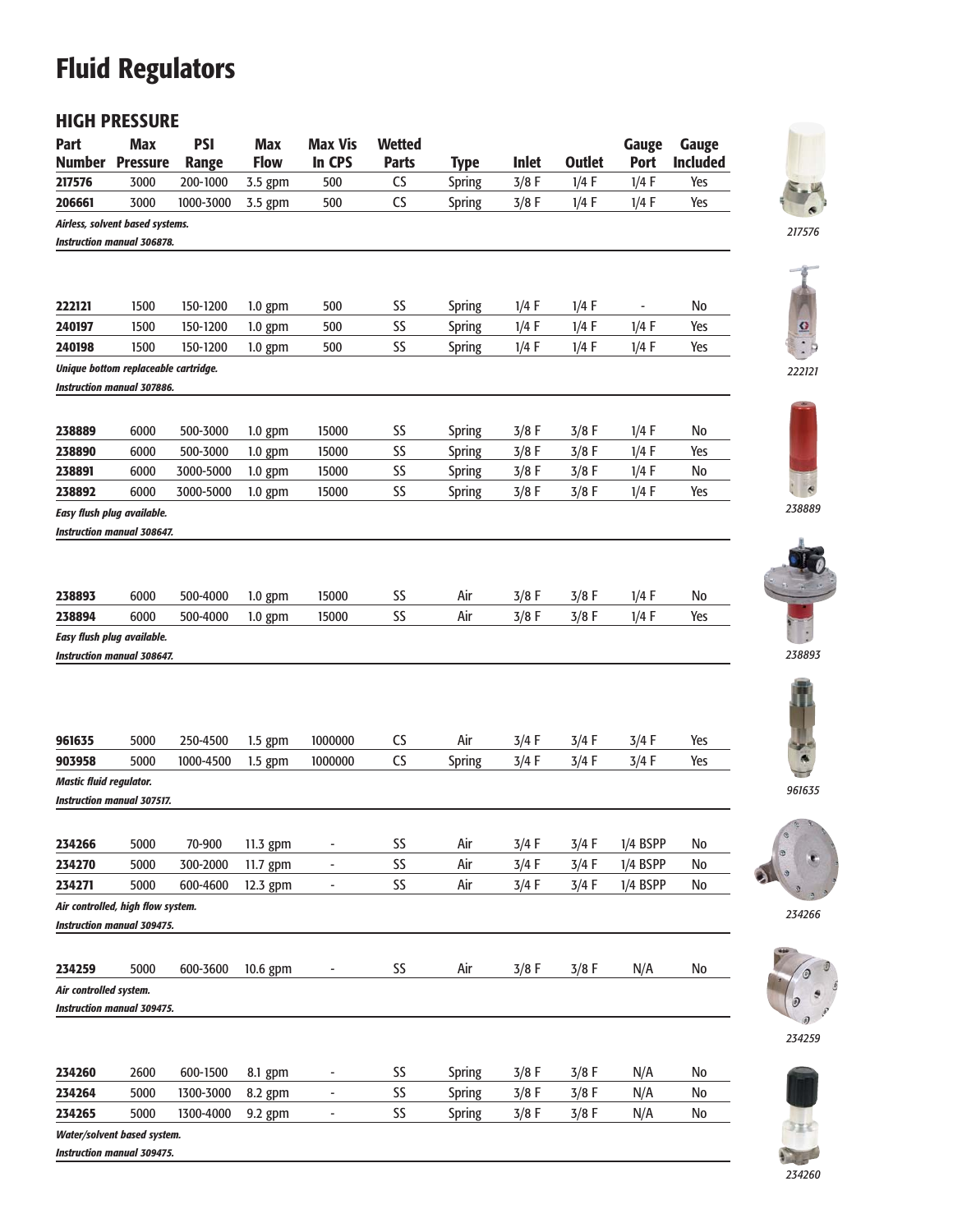### **Back Pressure Fluid Regulators**



#### **LOW PRESSURE**

*205122*





*206019*



*208997*









*234257*



| 234258                               | 725 | 73-725 | $11.5$ gpm | 1000 | 55 | Spring | $3/8$ F | $3/8$ F | $1/8$ BSPP | No |
|--------------------------------------|-----|--------|------------|------|----|--------|---------|---------|------------|----|
| <b>Mechanical, mid range system.</b> |     |        |            |      |    |        |         |         |            |    |
| <b>Instruction manual 309474.</b>    |     |        |            |      |    |        |         |         |            |    |

*234258*